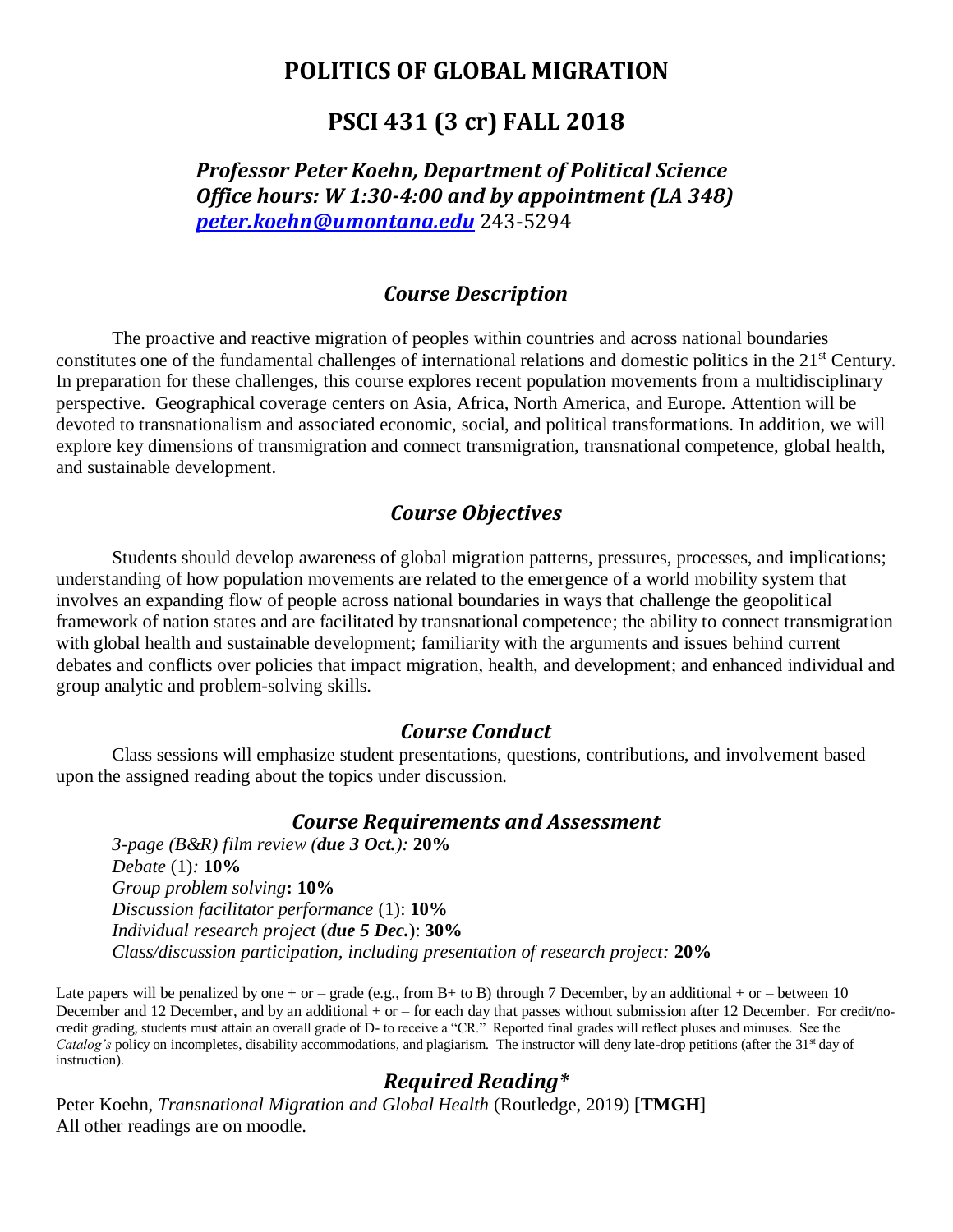# *Weekly Schedule and Assignments (assigned readings should be completed by the date listed)*

| $29$ Aug    | I. Introduction                                                                                                                                                                                                                                                                                                                                                                                                                                                                                                                                                                                                                                                                                    |
|-------------|----------------------------------------------------------------------------------------------------------------------------------------------------------------------------------------------------------------------------------------------------------------------------------------------------------------------------------------------------------------------------------------------------------------------------------------------------------------------------------------------------------------------------------------------------------------------------------------------------------------------------------------------------------------------------------------------------|
| 5 September | Overview<br>*Angier, "Man vs. Woman: In History's Travel Olympics, There's No<br>Contest"<br>*Zimmer, "How We Got Here: DNA Points to Single Migration from Africa" (2016)<br>*TMGH, Introduction (moodle) pp. 1-13<br>* Faist, et. al, <i>Transnational Migration</i> (2013), pp. 1-17<br>*P. Koehn, "Framework for Analysis" (1991) pp. 38, 45-48                                                                                                                                                                                                                                                                                                                                                |
|             | <b>II. Mobility Challenges and Impacts</b>                                                                                                                                                                                                                                                                                                                                                                                                                                                                                                                                                                                                                                                         |
| 12 Sept.    | A. Survival Migrants<br>* TMGH, Chapter 3 (moodle)<br>*A. Suhrke, "Environmental Degradation and Population Flows" ('93)<br>*"50 Million `Environmental Refugees' By 2020, Experts Say" (2011)<br>*Berehulak, "They are Slaughtering Us Like Animals" (2016)<br>*Villamor, "Philippine Police Resume War on Drugs" (2018)<br>Lucia film $-90$ min. (VT05829)                                                                                                                                                                                                                                                                                                                                       |
| 19 Sept.    | <b>B.</b> Transnational Socio-cultural Challenges and Impacts<br>*Vertovec, Transnationalism, Chpt 3<br>*C. MacKinnon, "Can Fatherhood Be Optional?" (2001)<br>*Faist, et. al, Transnational Migration (2013), pp. 27-35<br>* Crossette, "Testing the Limits of Tolerance" (1999)<br>* Schweder, "Engaging Cultural Differences" (2002)<br>*Tavernise, "Whites a Minority in the US?" (2018)<br>*Stone, "Decline in Fertility" (2018)                                                                                                                                                                                                                                                              |
| 26 Sept.    | C. Globalization and Global Cities<br>*S. Sassen, "Global Cities and Survival Circuits" (2006)<br>*B. Raynor, "Serfs of the Service Economy" (1999)<br>*Cho, "Gofers for All" (2006)<br>*Feuer, "In Demanding Homes, Help in High Demand" (2012)<br>*Gordon, "Workers Without Borders" (2009)<br>*Solis & Londono, "Off the Books, Underpaid" (2004)<br>*C. Hedges, "Condemned by Past Crimes: Deportation Law Descends<br>Sternly" $(2000)$<br>*Greenhouse, "Cleaning Companies in Accord with Janitors" (2006)<br>*Healy, "Trump Hotel Workers Campaign for a Union" (2016)<br>*Preston, "Ailing Cities Extend Hand to Immigrants" (2013)<br><i>*Bread &amp; Roses</i> film $-110$ min (VT12253) |

### **3 Oct**. *Bread & Roses* **Film Review Due**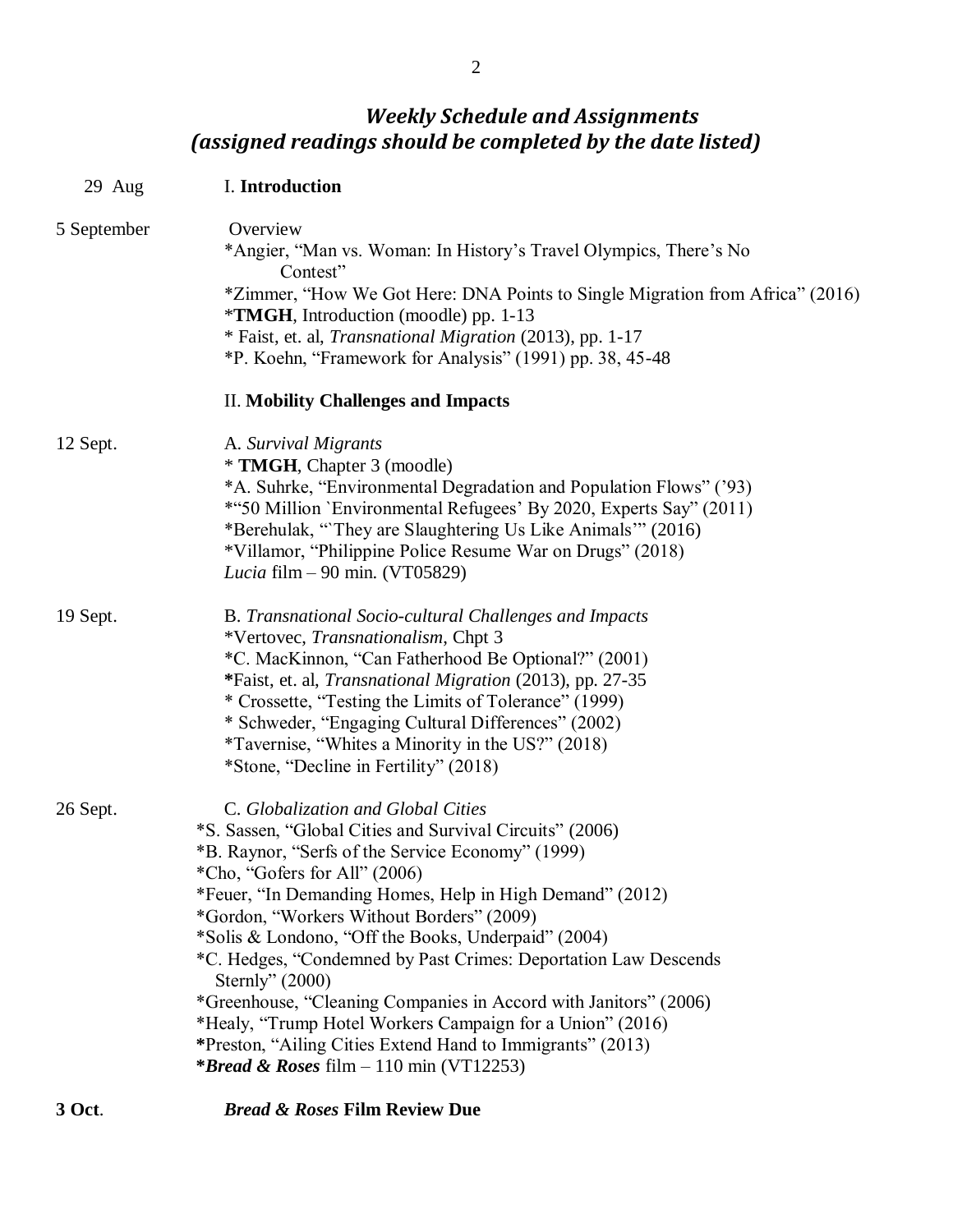| 3 Oct.  | D. Internal Population Movement<br>*Johnson, "China's Great Uprooting" (2013)<br>*Last Train Home film - 90 min. (DVD05522) (2009) on reserve<br>*Li, Lin, and Wang, "From Rural Poverty to Urban Deprivation? The<br>Plight of Chinese Rural-Urban Migrants Through the Lens of Last<br>Train Home (2012)<br>*Buckley, "Beijing's Purge of Migrants" (2017)<br>*Yardley, "In One Slum, Misery, Work, Politics & Hope" [Mumbai]'11 |
|---------|------------------------------------------------------------------------------------------------------------------------------------------------------------------------------------------------------------------------------------------------------------------------------------------------------------------------------------------------------------------------------------------------------------------------------------|
|         | *C. von Reichert and J. Sylvester, "Motives for Migration: A Study of                                                                                                                                                                                                                                                                                                                                                              |
|         | Montana Newcomers" (1998)<br>*C. von Reichert, "Why Montanans Come Home" (2000)                                                                                                                                                                                                                                                                                                                                                    |
|         | *Black, "Younger People Driven to Rural Life" (2013)                                                                                                                                                                                                                                                                                                                                                                               |
|         | *Brooks, "You're Stuck America. Get a Move On!" (2016)                                                                                                                                                                                                                                                                                                                                                                             |
|         | *Brooks, "The American Precariat" (2014)                                                                                                                                                                                                                                                                                                                                                                                           |
|         | *Skeldon, "Interlinkages: Internal & International Migration" (2006)                                                                                                                                                                                                                                                                                                                                                               |
|         | Susan Martin: Refugee Issues                                                                                                                                                                                                                                                                                                                                                                                                       |
|         | *Specia, "UN Agrees on Migration Pact Abandoned by USA" (2018)                                                                                                                                                                                                                                                                                                                                                                     |
| 10 Oct. | Problem solving presentations (read those relevant to your group only)<br>"For stone to become a sculpture, it needs a lot of hits" Anjan in The New Americans<br>E. Unequal Mobilities                                                                                                                                                                                                                                            |
|         | 1. Porous boundaries and unauthorized migrants                                                                                                                                                                                                                                                                                                                                                                                     |
|         | *Passel and Cohn, "Overall Number of U.S. Unauthorized Immigrants Holds Steady" (2016)                                                                                                                                                                                                                                                                                                                                             |
|         | *Dear, "Mr. President, Tear Down this Wall" (2013)                                                                                                                                                                                                                                                                                                                                                                                 |
|         | *Porter, "A Shaky Grasp on Immigration" (2015)<br>*Preston, "Experts Find Flaw in Trump Plan for Wall" (2016)                                                                                                                                                                                                                                                                                                                      |
|         | *Bansak, et al., <i>Economics of Immigration</i> (2015), pp. 3-11                                                                                                                                                                                                                                                                                                                                                                  |
|         | *Bansak, et al., <i>Economics of Immigration</i> (2015), pp. 289-298                                                                                                                                                                                                                                                                                                                                                               |
|         | *Mashal, "Jobs Program Aims to Stem Migration of Afghans" (2015)                                                                                                                                                                                                                                                                                                                                                                   |
|         | *Liptak, "9-word Ruling Erases a Shield for Millions" (2016)                                                                                                                                                                                                                                                                                                                                                                       |
|         | <i>*Tavernise, "For Medicare, Immigrants Offer Surplus" (2013)</i>                                                                                                                                                                                                                                                                                                                                                                 |
|         | *Medina, "In California, a Push for Immigrant Health" (2013)                                                                                                                                                                                                                                                                                                                                                                       |
|         | *Preston, "Tweak in Rule to Ease Path to Green Card" (2012)                                                                                                                                                                                                                                                                                                                                                                        |
|         | *Olivo and Constable, "For Immigrants, Deadlock was Defeat" (2016)                                                                                                                                                                                                                                                                                                                                                                 |
|         | *Castaneda, Massey, "Do-It-Yourself Immigration Reform" (2012)<br>*In Procedure (Syrian asylum seeker in Holland) DVD 362.88 IN                                                                                                                                                                                                                                                                                                    |
|         |                                                                                                                                                                                                                                                                                                                                                                                                                                    |
|         | 2. The skilled and the wealthy                                                                                                                                                                                                                                                                                                                                                                                                     |
|         | *Cederberg, "Missoula Center Offers Visas to Foreign Investors                                                                                                                                                                                                                                                                                                                                                                     |
|         | for \$1 Million Buy-in" $(2011)$                                                                                                                                                                                                                                                                                                                                                                                                   |
|         | *Lee, "Making Visas for Dollars Work" (2012)                                                                                                                                                                                                                                                                                                                                                                                       |
|         | *Nixon, "Scrutiny for Visa Program that Aids Foreign Investors" (2016)<br>*Smith, "US Needs More Innovative, Job-creating Immigrants" (2015)                                                                                                                                                                                                                                                                                       |
|         | *Preston, "Large Companies Game H-1B Visa Policy" (2015)                                                                                                                                                                                                                                                                                                                                                                           |
|         | *Smith, "Offering a Path to Citizenship, Canada Beckons Foreign Students" (2017)                                                                                                                                                                                                                                                                                                                                                   |
|         | * Martin, "Immigrants Are Crucial to Innovation" (2012)                                                                                                                                                                                                                                                                                                                                                                            |
|         |                                                                                                                                                                                                                                                                                                                                                                                                                                    |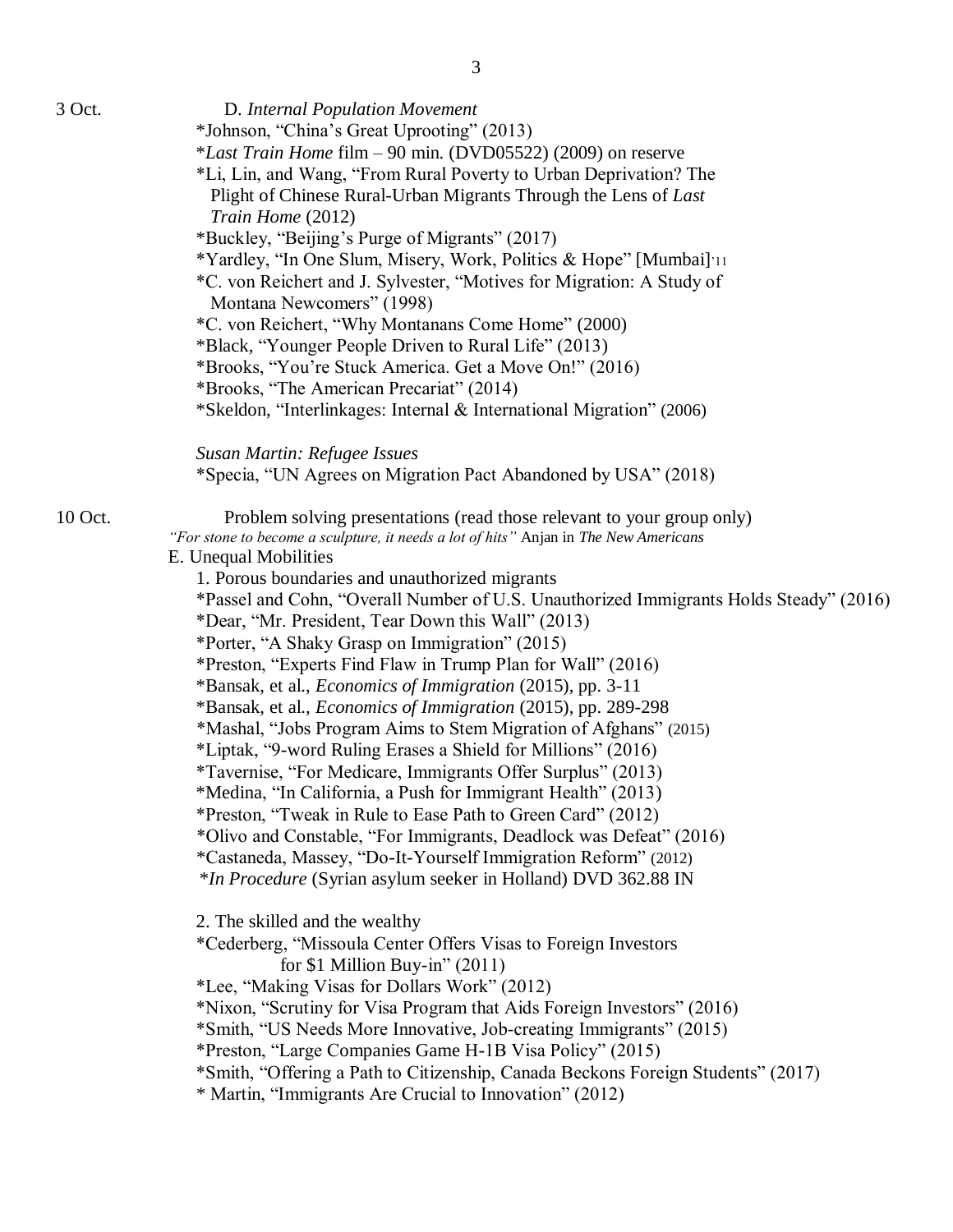|         | 3. Skill transmigration (brain circulation) and development<br>*Gibson, "Brain Drain Can Aid Development" (2011)<br>*Rai, "Indians Find They Can Go Home Again" (2005)<br>*Arana, "Migrant Cash Line" (2013)<br>*Skelton, "Skilled Migration, Brain Drain, and Policy Responses" (2008)<br>*X. Yin & P. Koehn, "Immigrant Transnationals and U.S. Foreign Policy" (2011)<br>*Connell, Migration and Globalisation of Health Care, pp. 94-122 (2010)<br>*FWD.us (click on "About Us") |
|---------|--------------------------------------------------------------------------------------------------------------------------------------------------------------------------------------------------------------------------------------------------------------------------------------------------------------------------------------------------------------------------------------------------------------------------------------------------------------------------------------|
|         | III. Conflict-induced Migration                                                                                                                                                                                                                                                                                                                                                                                                                                                      |
| 17 Oct. | 1. Displacement: internal and transborder<br>*Greenkill, Weapons of Mass Migration (2010), pp. 12-42                                                                                                                                                                                                                                                                                                                                                                                 |
|         | *K. Maynard, "Communities in Conflict" (1999), pp. 117-122<br>*Specia, "5 Conflicts that Drive Global Refugee Crisis" (2018)                                                                                                                                                                                                                                                                                                                                                         |
|         | *Goldstein, "F.B.I. Chief Sees an ISIS `Diaspora'" (2016)                                                                                                                                                                                                                                                                                                                                                                                                                            |
|         | *Kerri Faughnan, "Kelele Refugee Camp" (1995)                                                                                                                                                                                                                                                                                                                                                                                                                                        |
|         | *"Refugee Camp Has Houses of Sticks, Cloth" (2011)                                                                                                                                                                                                                                                                                                                                                                                                                                   |
|         | *Fortin, "Hunger and Fear Plague South Sudan's Camps" (2016)                                                                                                                                                                                                                                                                                                                                                                                                                         |
|         | *P. Ngai and P. Koehn, "Organizational Communication in<br>Refugee-camp Situations," No. 71 (Dec 2002) www.unhcr.org                                                                                                                                                                                                                                                                                                                                                                 |
|         | [click on Research/Eval; Eval & Policy Analysis Unit; new issues in refugee research]                                                                                                                                                                                                                                                                                                                                                                                                |
|         | God Grew Tired of Us: Lost Boys of Sudan Scene 5: Kakuma Camp DVD 963.404GOD                                                                                                                                                                                                                                                                                                                                                                                                         |
|         | 2. "Durable (?) solutions"                                                                                                                                                                                                                                                                                                                                                                                                                                                           |
| 17 Oct. | A. Local integration                                                                                                                                                                                                                                                                                                                                                                                                                                                                 |
|         | *LeBlond, "This is Shimelba" (2009)                                                                                                                                                                                                                                                                                                                                                                                                                                                  |
|         | *B. Whitaker, "Changing Opportunities: Refugees and Host<br>Communities in Western Tanzania," #11(June 1999) www.unhcr.org [click on Research/Eval; Eval                                                                                                                                                                                                                                                                                                                             |
|         | & Policy Analysis Unit; new issues in refugee research]                                                                                                                                                                                                                                                                                                                                                                                                                              |
|         | *Aid Agency Head Says Most Refugees in Cities" (2015)                                                                                                                                                                                                                                                                                                                                                                                                                                |
| 17 Oct. | B. Refugee Resettlement and Integration                                                                                                                                                                                                                                                                                                                                                                                                                                              |
|         | *Schuck, "Creating a Market for Refugees in Europe" (2015)                                                                                                                                                                                                                                                                                                                                                                                                                           |
|         | *Santiago, "Trump Wouldn't Pass His Own Extreme Vetting Process" (2016)<br>*Fernandez, "Judge Tosses Bid by Texas to Block Refugees" (2016)                                                                                                                                                                                                                                                                                                                                          |
|         | *Briggeman, "Congo Refugees Arrive in Missoula" (2016)                                                                                                                                                                                                                                                                                                                                                                                                                               |
|         | *Fraser, "Gianforte Condemns Resettlement" (2016)                                                                                                                                                                                                                                                                                                                                                                                                                                    |
|         | *Engen, "Welcoming Refugees to Missoula" (2016)                                                                                                                                                                                                                                                                                                                                                                                                                                      |
|         | *Koehn & Koehn, "Beach Volleyball with Refugees" (2016)                                                                                                                                                                                                                                                                                                                                                                                                                              |
|         | *Rao, "For Refugees, Chance to Bridge Divide across the Dinner Table" (2018)                                                                                                                                                                                                                                                                                                                                                                                                         |
| 24 Oct. | C. Third-country asylum                                                                                                                                                                                                                                                                                                                                                                                                                                                              |
|         | *Miller, et al., Immigration Judges and U.S. Immigration Policy (2015), pp. 1-18                                                                                                                                                                                                                                                                                                                                                                                                     |
|         | *Rousseau, et al., "Complexity of Determining Refugeehood" (2002)<br>*Dickerson, "How U.S. Immigration Judges Battle Their Own Prejudices" (2016)                                                                                                                                                                                                                                                                                                                                    |
|         |                                                                                                                                                                                                                                                                                                                                                                                                                                                                                      |
| 24 Oct. | D. Repatriation and Deportation                                                                                                                                                                                                                                                                                                                                                                                                                                                      |
|         | *P. Koehn, "Repatriation of African Exiles: The Decision to<br>Return," pp. 347-351                                                                                                                                                                                                                                                                                                                                                                                                  |
|         | *Hennessey, "Obama Legacy: Immigration Stands as Most Glaring Failure" (2016)                                                                                                                                                                                                                                                                                                                                                                                                        |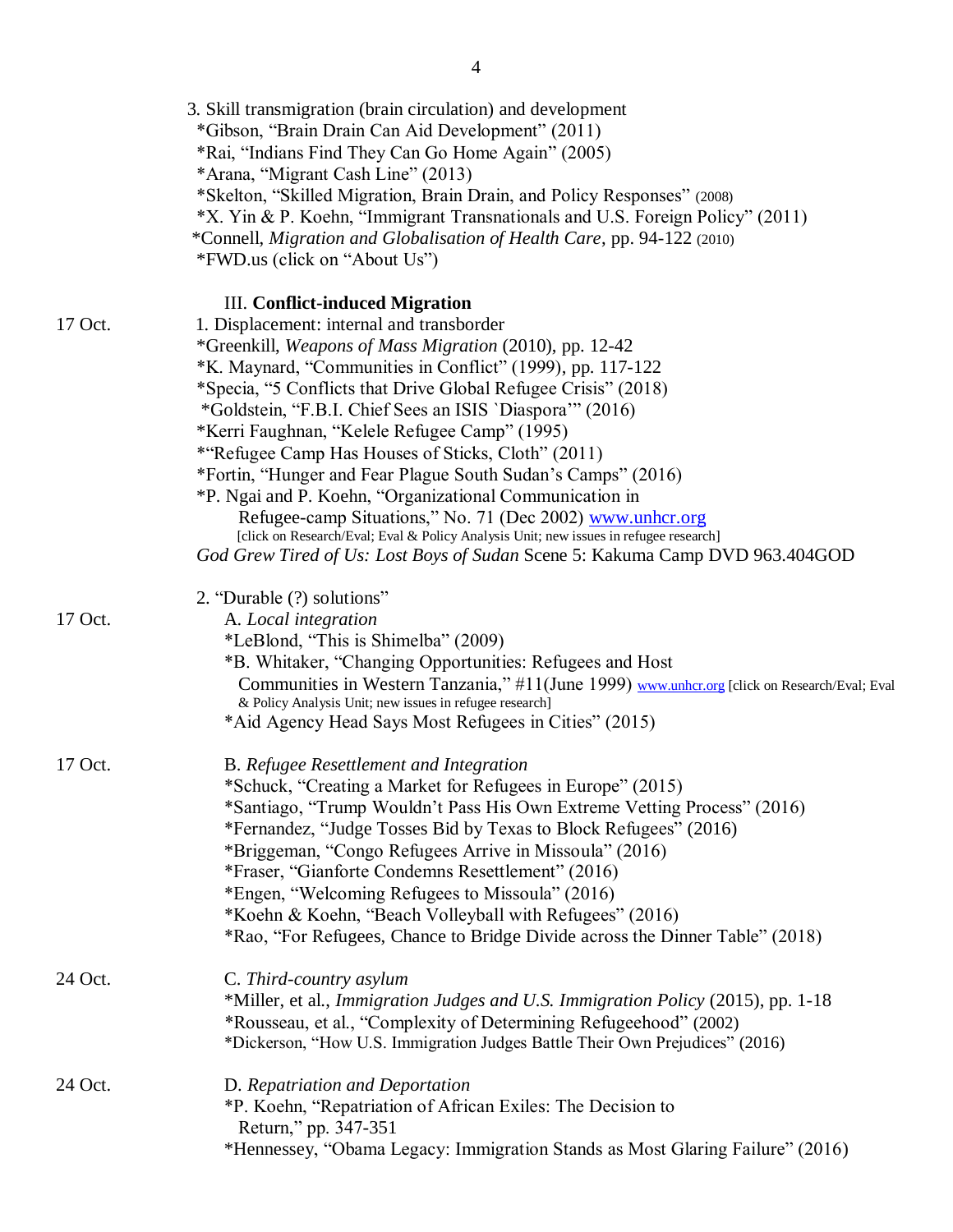| 24 October | E. Transnational Engagement<br>*P. Levitt, "Migrants Participate across Borders" (2000)<br>*Vertovec, Transnationalism, Chpt 7<br>*Aleinkoff and Klusmeyer, Citizen Policies for an Age of<br>Migration (2002), pp. 36-39<br>*Bosniak, "Citizenship in an Unequal World" (2011)<br>*Smith, "The Two Faces of Transnational Citizenship" (2010)<br>*Koehn & Ngai, "Citizenship Education for an Age of Population<br>Mobility & Glocally Interconnected Destinies" ('06)<br>*J. Carens, "Aliens and Citizens: The Case for Open Borders"<br>*Eberstadt, "Exceptional America" (2007) |
|------------|-------------------------------------------------------------------------------------------------------------------------------------------------------------------------------------------------------------------------------------------------------------------------------------------------------------------------------------------------------------------------------------------------------------------------------------------------------------------------------------------------------------------------------------------------------------------------------------|
| 31 Oct.    | <b>Individual Project Meetings</b>                                                                                                                                                                                                                                                                                                                                                                                                                                                                                                                                                  |
|            | IV. Connecting Transmigration, Global Health, &<br><b>Sustainable Development</b>                                                                                                                                                                                                                                                                                                                                                                                                                                                                                                   |
| 7 Nov.     | A. Health Challenges for Refugees and Other Conflict-induced Migrants<br>*TMGH, Chapter 2<br>*Siriardhana & Stewart, "Forced Migration and Mental Health" (2013)                                                                                                                                                                                                                                                                                                                                                                                                                    |
| 7 Nov.     | <b>B.</b> Migrant Health<br>*TMGH, Chapter 4<br>* P. Koehn & M. Tiilikainen, "Migration and Transnational Health<br>Care: Connecting Finland & Somaliland" (2007)<br>*Connell, Migration & Globalisation of Health Care, pp. 167-200 (2010)<br>*Talenko, "America's Health Worker Mismatch" (2012)<br>*Rampell, "Path to U.S. Practice is Long Slog to Foreign Doctors" (2013)                                                                                                                                                                                                      |
| 14 Nov.    | C. Migration, Health, and Sustainable Development<br>*TMGH, Chapter 5                                                                                                                                                                                                                                                                                                                                                                                                                                                                                                               |
| 14 Nov.    | D. Climate Change, Health, and Migration<br>*TMGH, Chapter 7                                                                                                                                                                                                                                                                                                                                                                                                                                                                                                                        |
| 14 Nov.    | <b>Graduate Reports</b>                                                                                                                                                                                                                                                                                                                                                                                                                                                                                                                                                             |
| 28 Nov.    | E. Prospects for Increased Health Equity in an Age of Mobility<br>*TMGH, Chapter 8<br>* Kuznetsov, "Leveraging Diasporas of Talent" (2006)                                                                                                                                                                                                                                                                                                                                                                                                                                          |
| 28 Nov.    | <i>Mediteranee</i> film – 110 min. (DVD 791.43655 MED) (2015)<br>*Appel, "In a Film, Two Migrants Speak for Many" (2015)<br>*Walsh, "Facebook Envy Attracts Teenagers to Europe & Migrant Life (2016)                                                                                                                                                                                                                                                                                                                                                                               |

## **5 Dec. Individual research projects due**

5 Dec. & 12 Dec. (5:30-7:30) *Individual research-project presentations*